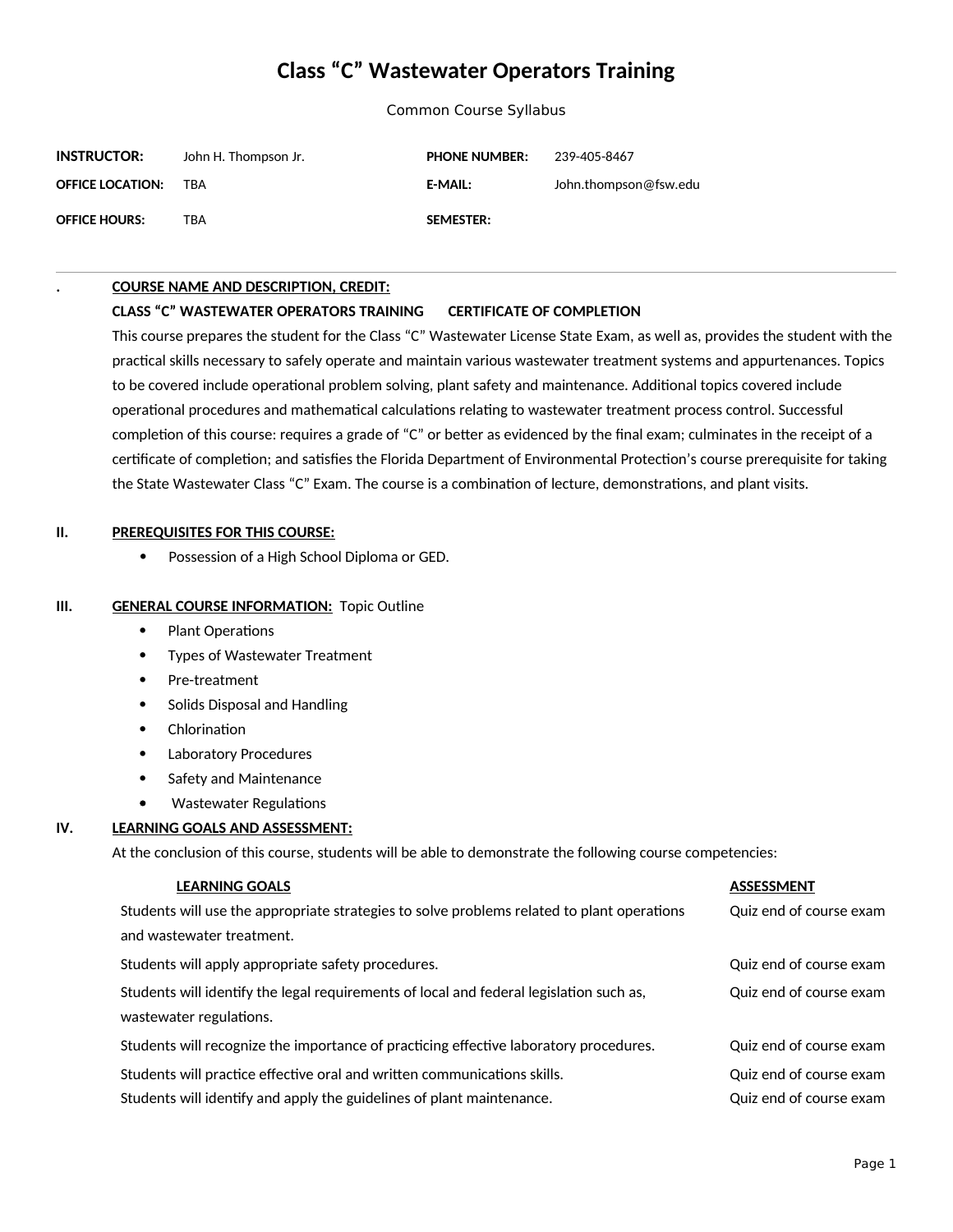## **V. STUDENT REQUIREMENTS:**

- Students are required to attend all classes, and any scheduled plant visitations.
- The Minimum attendance is 106 class hours, any less will result in an incomplete and no certificate will be issued.
- The student is responsible for knowing all materials covered during any absence.
- The student is required to complete all assigned reading and writing assignments.
- During this course, there will be four quizzes, one pre-final, and one final exam.
- Exams will be given at assigned class start times.
- The time limit for chapter quizzes will vary.
- The time limit for the final exam is 3 hours.
- Each student must have a functioning computer equipped with a working Video camera and microphone and or headset.

## **VII. GRADING POLICY:**

- Each student's final course average will be weighted as follows: Quizzes 10 %; Final Exam 90%
- **A minimum grade of 70 on the final is required to pass the class and receive a certificate of completion.**
- Scoring Range:
	- A: 90 100 B: 80 89 C: 70 -79 D: 60 69 F: Below 60

## **VIII. REQUIRED COURSE MATERIALS:**

" **Operation of Wastewater Treatment Plants, Vol 1, 8th Edition, 2019**. Office of Water Programs, College of Engineering and Computer Science, California State University, Sacramento

"Operation of Wastewater Treatment Plants (A Field Study Training Program)"; Volume 2, Seventh Edition. Office of Water Programs, College of Engineering and Computer Science, California State University, Sacramento

## **VIV. ADDITIONAL RESOURCES:**

"Operation and Maintenance of Wastewater Collection Systems (A Field Study Training Program)"; Volume 1, Office of Water Programs, College of Engineering and Computer Science, California State University, Sacramento

"Operation and Maintenance of Wastewater Collection Systems (A Field Study Training Program)"; Volume 2, Office of Water Programs, College of Engineering and Computer Science, California State University, Sacramento

The Florida Department of Environmental Protection Web site for Rules and Regulation [Florida DEP Water Resource Management Rules by Program](./Florida%20DEP%20Water%20Resource%20Management%20Rules%20by%20Program) *http://www.dep.state.fl.us/water/rulesprog.htm#ww*

## **X. COURSE SCHEDULE:**

| <b>Class Day</b> | <b>Topic</b>                 | <b>Required Reading</b>       |
|------------------|------------------------------|-------------------------------|
| Day 1            | Introduction to wastewater   | Chapter 1 Vol. 1              |
| Day 2            | Safety                       | Chapter 2 Vol. 1 / Chapter 14 |
|                  |                              | Vol. $2$                      |
| Day 3            | Safety                       | Chapter 2 Vol. 1 / Chapter 14 |
|                  |                              | Vol. $2$                      |
| Day 4            | <b>Preliminary Treatment</b> | Chapter 3 Vol. 1              |
| Day 5            | <b>Preliminary Treatment</b> | Chapter 3 Vol.1               |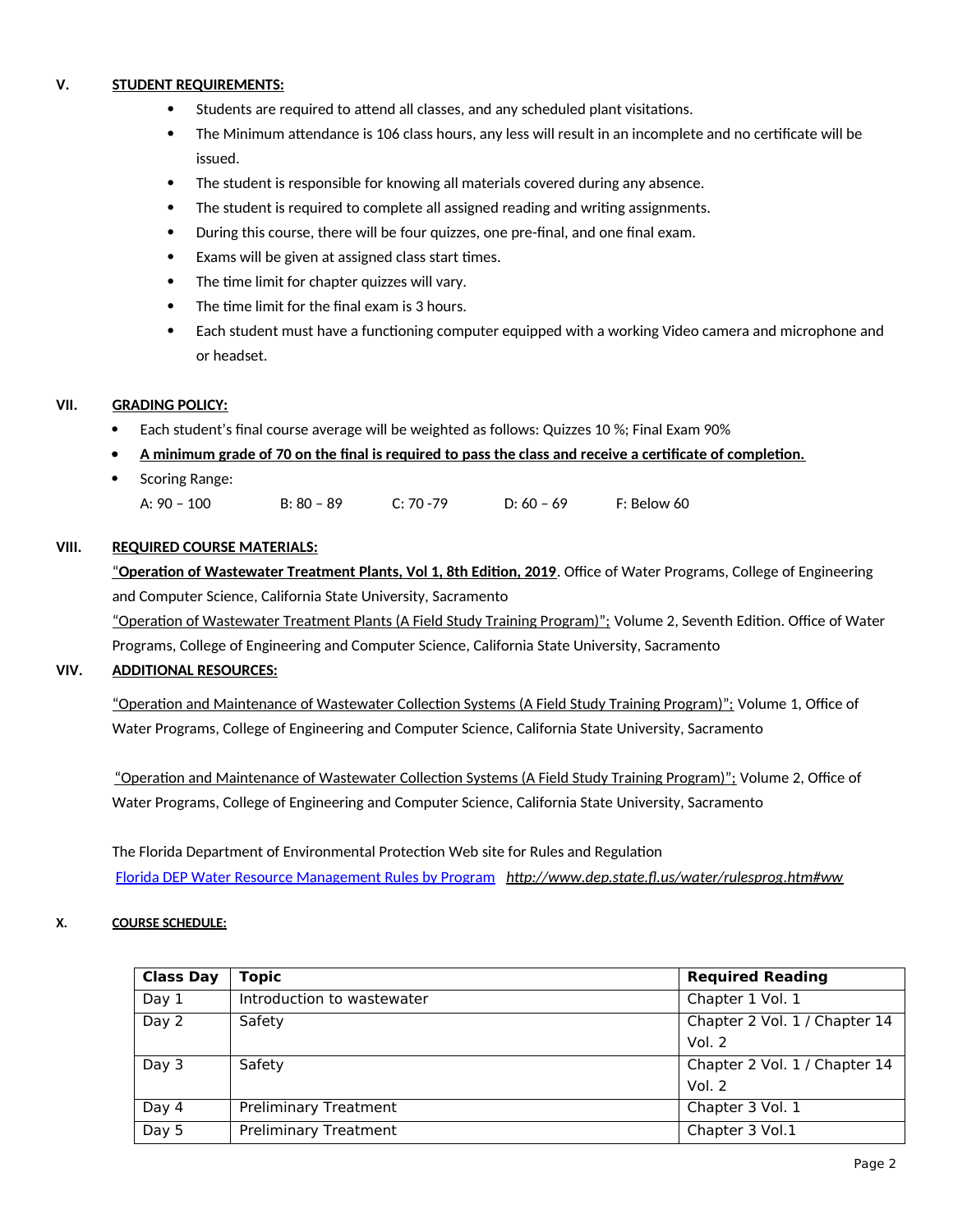| Day 6         | <b>Primary Treatment</b>                        | Chapter 4 Vol. 1                        |
|---------------|-------------------------------------------------|-----------------------------------------|
| Day $7$       | <b>Primary Treatment</b>                        | Chapter 4 Vol. 1                        |
| Day 8         | Activated Sludge Treatment/ Secondary Treatment | Chapter 5 Vol. 1                        |
| Day 9         | Activated Sludge Treatment/ Secondary Treatment | Chapter 5 Vol. 1                        |
| Day $10$      | Quiz                                            | Chapters 1-5 Vol. 1/ Chapter            |
|               | Trickling Filters / RBC / Attached Growth       | 14 Vol. 2                               |
|               |                                                 | Chapter 6 Vol. 1                        |
| Day $11$      | Trickling Filters / RBC / Attached Growth       | Chapter 6 Vol. 1                        |
| Day $12$      | Trickling Filters / RBC / Attached Growth       | Chapter 6 Vol. 1                        |
| Day $13$      | <b>Disinfection Process</b>                     | Chapter 7 Vol. 1                        |
| Day $14$      | <b>Disinfection Process</b>                     | Chapter 7 Vol. 1                        |
| Day $15$      | Ponds and Lagoons                               | Chapter 8 Vol. 1                        |
| Day $16$      | Ponds and Lagoons                               | Chapter 8 Vol. 1                        |
| Day $17$      | Laboratory Procedures and Chemistry             | Chapter 9 Vol. 1/ Chapter 16<br>Vol. 2  |
| Day $18$      | Laboratory Procedures and Chemistry             | Chapter 9 Vol. 1 / Chapter 16<br>Vol. 2 |
| Day 19        | Wastewater Math / Appendix A                    | Appendix A Vol. 1                       |
| Day $20$      | Wastewater Math / Appendix A                    | Appendix A Vol.1                        |
| Day 21        | Quiz                                            | Chapters 6-9, Appendix A                |
|               |                                                 | Vol. 1 / Chapter 16 Vol. 2              |
|               | <b>Activated Sludge Plants</b>                  | Chapter 11 Vol. 2                       |
| Day $22$      | <b>Activated Sludge Plants</b>                  | Chapter 11 Vol. 2                       |
| <b>Day 23</b> | <b>Activated Sludge Plants</b>                  | Chapter 11 Vol. 2                       |
| <b>Day 24</b> | Sludge Digestion and Solids Handling            | Chapter 12 Vol. 2                       |
| Day 25        | Sludge Digestion and Solids Handling            | Chapter 12 Vol. 2                       |
| Day $26$      | Effluent Discharge, Reclaimed and Reuse         | Chapter 13 Vol. 2                       |
| Day $27$      | Effluent Discharge, Reclaimed and Reuse         | Chapter 13 Vol. 2                       |
| <b>Day 28</b> | <b>Equipment Maintenance</b>                    | Chapter 15 Vol. 2                       |
| <b>Day 29</b> | <b>Equipment Maintenance</b>                    | Chapter 15 Vol. 2                       |
| Day $30$      | Quiz                                            | Chapters 11-13, and 15 Vol.             |
|               | FDEP Rules and Regulations                      | 2                                       |
|               |                                                 | Handout                                 |
| Day 31        | <b>FDEP Rules and Regulations</b>               | Handout                                 |
| Day $32$      | <b>Instrumentation and Control/ Computers</b>   | Chapter 17 Vol.2                        |
| Day 33        | Instrumentation and Control / Computers         | Chapter 17 Vol. 2                       |
|               | Data Analysis                                   | Chapter 18 Vol. 2                       |
| Day $34$      | Data Analysis                                   | Chapter 18 Vol. 2                       |
|               | Record Keeping                                  | Chapter 19 Vol. 2                       |
| <b>Day 35</b> | <b>Record Keeping</b>                           | Chapter 19 Vol. 2                       |
| <b>Day 36</b> | Quiz                                            | Chapters 17-19 Vol. 2                   |
|               | Course Review                                   | All covered materials                   |
| Day $37$      | Pre-final tune up test                          | All covered materials                   |
|               | <b>Course Review</b>                            | All covered materials                   |